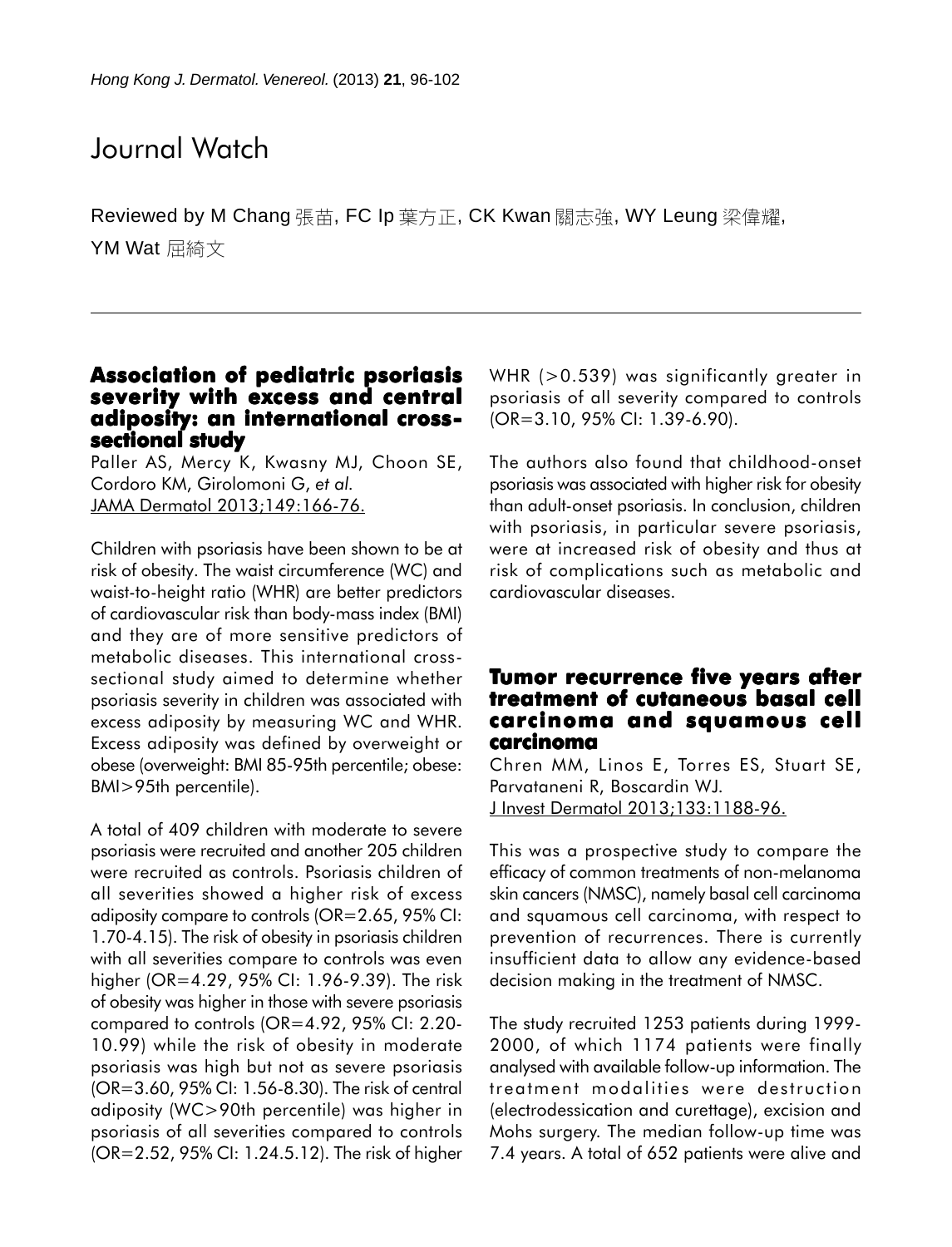522 patients had died up to December 2011. The unadjusted five year recurrence rate overall was 3.3% (95% CI=2.3-4.4). The recurrence rate did not differ significantly among different treatments: 4.9% after destruction, 3.5% after excision and 2.1% after Mohs surgery (p=0.26). There was also no significant difference in terms of risk of recurrence at five years between excision and Mohs surgery after adjustment for conventional risk factors in patients, tumour and type of care.

In conclusion, this study showed that there was no significant difference in terms of tumour recurrence at five years for NMSC among the three treatments described. The limitations of this study included non-randomised basis, limited centres and patients and dermatologists involved; causing less generalisability of the results. Further studies to guide the choice of treatment for various clinical subgroups of NMSC are required.

# **Use of emollients in dry- skin conditions: consensus statement conditions: statement**

Moncrieff G, Cork M, Lawton S, Kokiet S, Daly C, Clark C.

Clin Exp Dermatol 2013;38:231-8.

Dry skin is a common symptom of skin conditions that can be aggravated by environmental factors, which in turn lead to a flare of underlying condition. In diseased skin, there is a raised stratum corneum (SC) pH level and decrease in natural moisturising factor. Simple emollients, such as petrolatum, provide a fine occlusive layer of non-physiological lipid on skin surface to reduce water loss. Emollients could be added with additional formulation include: humectants (urea and glycerol, which hold water in SC), physiological lipids (ceramides, cholesterol and free fatty acid, which restore intercellular lipid matrix) and antipruritic agents.

The general consensus is that emollients should be used as the first-line therapy for all dry-skin conditions. Emollient therapy should be initiated at an early stage, with adequate quantity and applied generously. The recommendation is 250- 500 g/week, in a 10:1 ratio of emollient to steroid (as emollients have a steroid-sparing effect).

In general, leave-on occlusive emollient creams should be used as first-line therapy in atopic dermatitis, and ointment formulation for severe dry-skin conditions. Humectant-containing emollients should be used as first-line therapy for cases where simple emollients are not effective, or greasier products are unacceptable. Antipruritic emollients should be used as an adjuvant in pruritic dermatoses. Emollient products like emulsifiers for bathing and bath oils should be used in conjunction with leave-on emollients. In particular, due to the irritation property and damage of epidermal barrier of sodium lauryl sulphate (SLS), emollient with SLS as leave-on or washing product should not be used. In atopic eczema, application of emollients and topical steroids should be separated by 30 minutes, and topical tacrolimus by one hour.

#### **Omalizumab for the treatment of chronic idiopathic or spontaneous urticaria**

Maurer M, Rosen K, Hsieh HJ, Saini S, Grattan C, Gimenez-Arnau A, et al. N Engl J Med 2013;368:924-35.

Some patients with chronic idiopathic urticaria (CIU) do not respond despite high dose off-label use of H1-antihistamines. Omalizumab is a recombinant humanised monoclonal antibody that reduces the levels of free IgE and high-affinity receptor for the Fc region of IgE (FceRI) in basophils and mast cells. It has been shown in phase II studies to be effective in CIU patients.

A multicentre, randomised, double-blind, placebo-controlled, industry-sponsored study was carried out to evaluate the efficacy and safety of omalizumab in patients with moderate-to-severe CIU who remained symptomatic despite H1 antihistamine therapy. Total 323 patients between the ages of 12 and 75 years were recruited. They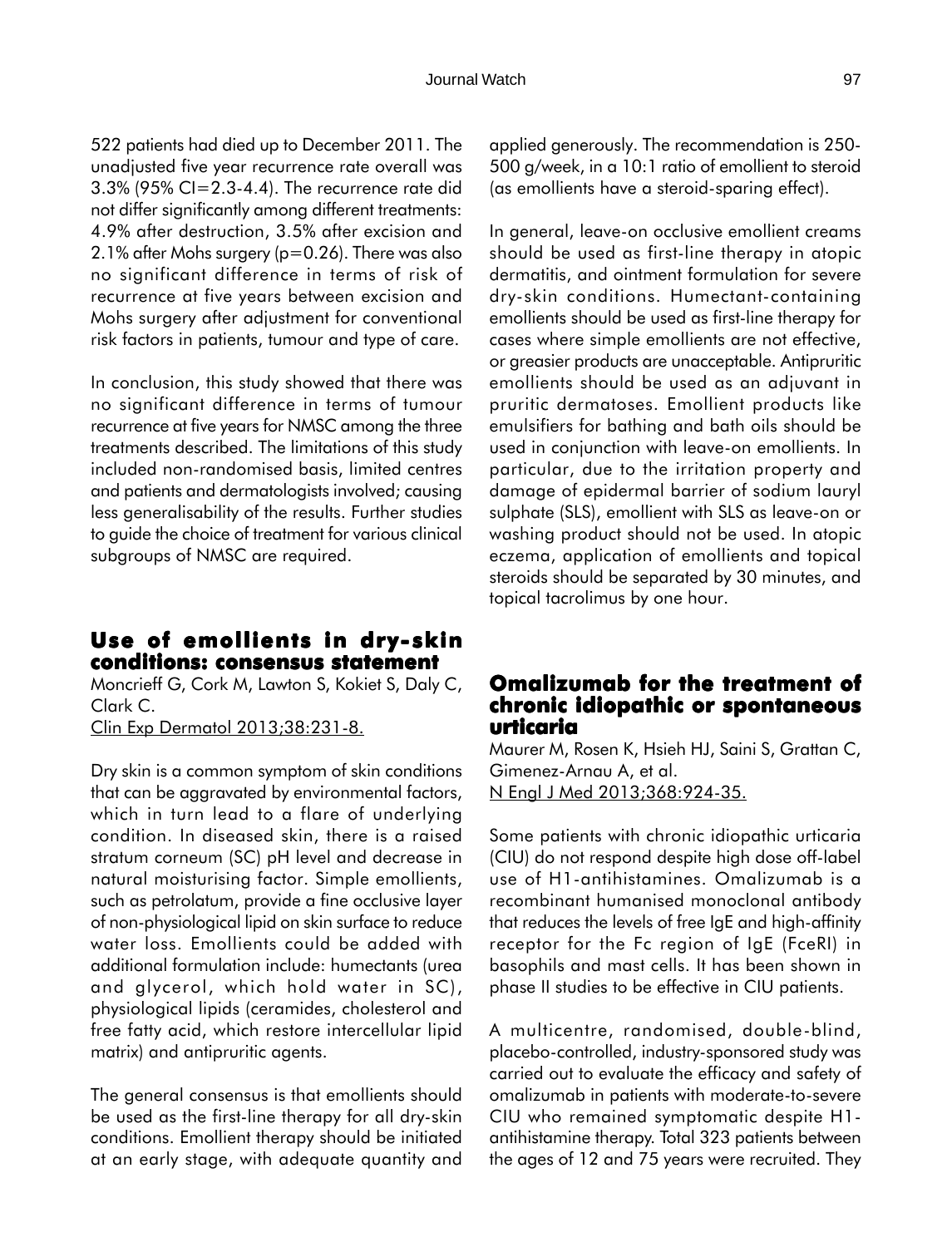were randomised to receive one of three doses of subcutaneous omalizumab (75 mg, 150 mg, or 300 mg) or matching placebo. They received a dose once every four weeks for 12 weeks, followed by a 16-week untreated follow-up period. The primary outcome was the change in weekly itchseverity scores on a 21-point scale.

The baseline weekly itch-severity score was approximately 14 in all four groups. At week 12, the score dropped significantly in the 150-mg dose group  $(-8.1 \pm 6.4, p=0.001)$  and more in the 300mg group (-9.8±6, p<0.001), while the 75-mg group and the placebo group did not show significant improvement. Both Dermatology Life Quality Index and Chronic-Urticaria Quality-of-Life Questionnaire improved slightly for the 150-mg and 300-mg groups compared with placebo. Patients in the 300-mg group took four fewer 25-mg diphenhydramine tablets than those in the placebo group. The frequency of adverse events was similar across all groups (about 60%). Adverse events were more common in the 300-mg dose group (6% vs. 3% in placebo; statistical significance not reported).

The onset of effect was noted to be within one week of initiation of omalizumab. Within the 28 weeks, there was no rebound increase in symptoms after completing treatment though gradual recurrence of symptoms (itch and urticaria) after discontinuation of treatment was noted.

## **Dermatomyositis is associated with an increased risk of cardiovascular and cerebrovascular events: a Taiwanese population-based longitudinal follow-up study**

Lai YT, Dai YS, Yen MF, Chen LS, Chen HH, Cooper RG, et al.

Br J Dermatol 2013;168:1054-9.

This prospective age- and sex-matched casecontrol study was conducted in Taiwan to investigate the risks of acute myocardial infarction (AMI) and ischaemic stroke in patients with dermatomyositis (DMS) by using the data from the National Health Insurance claim database between 2000 and 2003. The study included a DMS group of 907 subjects and a non-DMS control group of 4535 subjects. During the 2-year follow-up period, fourteen patients with DMS (1.5%) and 18 control subjects (0.4%) developed AMIs. The crude hazard ratio (HR) for AMI in patients with DMS was thus 3.96 and the adjusted HR was 3.37 (95% CI 1.67-6.80, p=0.0007) after adjusting group demographic and comorbidity differences. Forty-six (5.1%) subjects with DMS developed ischaemic stroke compared with 133 (2.9%) in the control group, giving the crude HR of ischaemic stroke 1.78 and the adjusted HR was 1.67 (95% CI 1.19-2.34, p=0.0028) after adjusting the between-group demographic and comorbidity differences. The AMI-free and strokefree survival were significantly lower in DMS patients (p<0.0001). The adjusted relative mortality ratio of DMS group was  $2.13$  (95% CI= 1.53-2.96, p<0.0001).

The author thus concluded that DMS is associated with increased risk of acute myocardial infarction and ischaemic stroke. This study is limited by lack of data regarding other lifestyle confounding factors such as smoking and alcohol consumption. The study subjects were all of Chinese ethnicity; results may not be applicable to other ethnic group.

#### **Self-collected swabs of the urinary meatus diagnose more meatus more** *Chlamydia trachomatis* **and** *Neisseria gonorrhoeae* **infections than first infections first catch urine from men**

Chernesky MA, Jang D, Portillo E, Smieja M, Gilchrist J, Ewert R, et al. Sex Transm Infect 2013;89:102-4.

Self-collection of samples in Sexually Transmitted Infection (STI) management is particularly useful for point-of-care testing. The aim of this study was to compare the first-catch-urine (FCU) and self-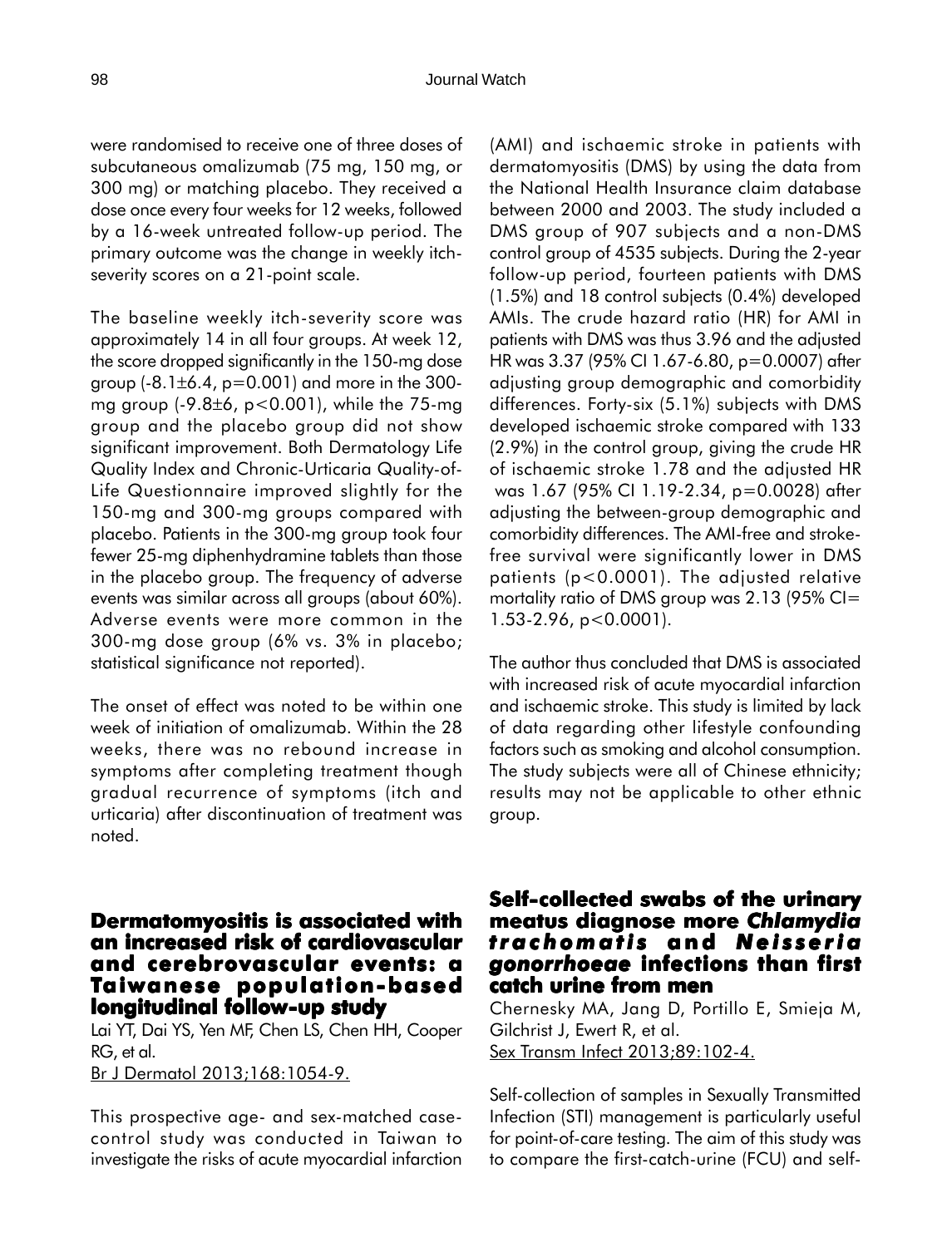collected meatal-flocked swabs and Dacron APTIMA swabs in diagnosing urogenital *Chlamydia trachomatis* (CT) and *Neisseria gonorrhoeae* (GC) infection.

A total of 511 men aged from 15-24 years who first attended a youth clinic in Canada were included. More than 80% were asymptomatic. First-catch-urine and self-collected APTIMA swabs were collected in Group A (n=293). In addition to those specimens in Group A, selfcollected flocked swabs were also collected in Group B (n=218). The specimens were tested by APTIMA Combo 2 assay. The prevalence of CT and GC were 6.8% (20/293) and 4.4% (13/293) in Group A and 9.1% (20/218) and 0.5% (1/218) in Group B respectively. For the sensitivity of CT, it was 90% (Group A) and 85% (Group B) in swab samples whereas only 85% and 80% in FCU respectively. For the sensitivity of GC, it was 100% in both Group A and B swab samples whereas only 84.6% in FCU. Overall 92% of patients expressed no difficulty collecting either FCU or meatal swab and 63% preferred FCU. Amongst those who preferred swabbing, 60% chose the flocked swabs.

This study concluded that regardless of the swab type, swabbing from the meatus had a higher sensitivity than FCU, thus enabling more cases of CT and GC to be identified.

#### **How likely is environmental or patient cross-contamination of contamination of** *Chlamydia trachomatis* **DNA to lead to false positive results in patients attending our clinic?**

Chan SY, Jose S, King R, Pakianathan MR, Sabin C, Sadiq ST, et al. Sex Transm Infect 2013;89:105-7.

*Chlamydia trachomatis* (CT) can survive on surfaces up to 30 hours. This raises the concern of contamination of specimens in the Sexually Transmitted Infection (STI) clinic. The aim of this study was to investigate environmental and patient cross-contamination of specimen in STI clinic.

The potential contaminations were tested by two ways: (1) A run of dummy samples processed as normal: 60 dummy urine samples and 10 dummy swabs. Two vials of sterile water and the universal container were taken to the toilet which was flushed with the containers opened. The sterile water was emptied into the container and processed identically as the usual specimen. The dummy CT swabs not used before were opened and placed on the tray of examination room for a week before sending to the laboratory as usual. (2) A patient-throughput analysis was performed to assess the patient attendance on a given day. It was classified as low (<100), moderate (100-149) or high  $(>150)$ .

About 9.6% (2860 / 29748 new attendance) had positive CT infection. Those under age 25 years had a statistically significant higher rate of CT infection (16.7%) than those older than 25 years (7.4% 25-40; 3.4% >40). Around 11% positive results were obtained on lowattendance days compared with 9.0% and 9.7% on moderate and high attendance days respectively. However, after adjustment for age and sex, busy and moderate throughput did not show any significance of the positive result compare with low attendance days. All dummy urine and swabs samples were negative for CT.

Although there may be a hypothesis that contamination was more likely on busier days due to high throughput, this study found no evidence to support the hypothesis of any detectable cross-contamination of specimen in STI clinic.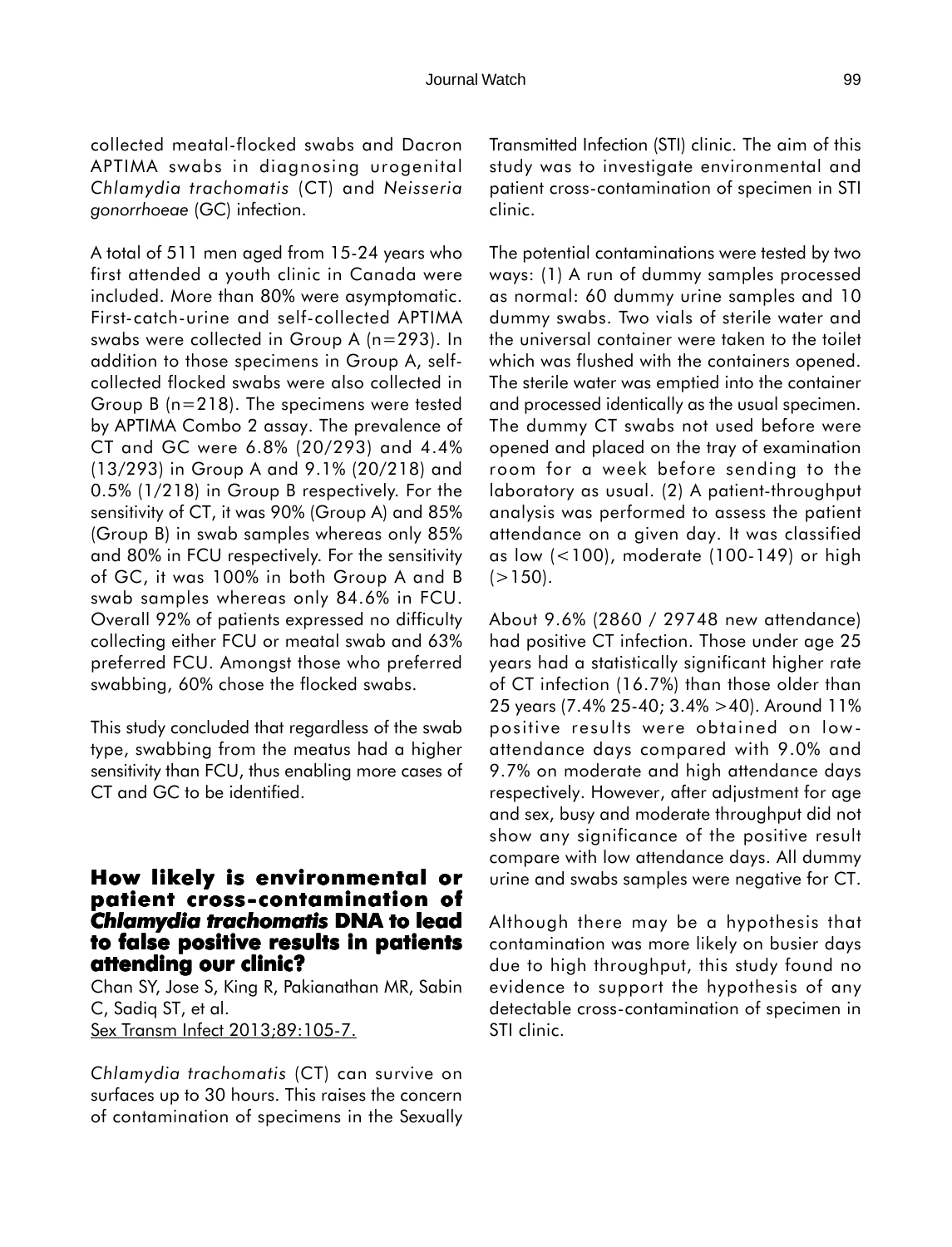# **Food patch testing for irritable bowel for irritable syndrome**

Stierstorfer MB, Sha CT, Sasson M. J Am Acad Dermatol 2013;68:377-84.

Irritable bowel syndrome (IBS) used to be classified as a functional disorder. With the evidence of ongoing low-grade gastrointestinal tract inflammation in IBS patients demonstrated in recent studies, this classification was challenged.

The authors hypothesised that food and food additives may cause allergic contact enteritis that may result in IBS symptoms. In this study, patients with physician-diagnosed IBS or those with gastrointestinal symptoms of unknown aetiology were recruited. Standard skin patch testing was done using raw vegetables and common food allergens. Results were read and recorded by twoboard of dermatologist investigators on day 3 and day 4 or 5. Those with one or more doubtful and confirmed food allergens were instructed to avoid the allergens in question for one week. Afterwards, they were asked to complete a brief follow-up selfadministered questionnaire concerning the compliance of food avoidance, symptom change and grading of symptom improvement after oneweek of food avoidance.

Among 51 participants, 30 (58.8%) of them showed one or more doubtful and positive reactions. Garlic showed the most postive reactions. Fourteen of those who had positive patch test reactions did report various degrees of improvement in bowel symptoms after one week of food avoidance (3 slight, 8 moderate and 3 great improvement), while 9 showed no improvement and seven did not complete the food avoidance phase.

With the demonstration of positive skin patch tests and the improvement of symptoms after avoiding the possible food allergens, the authors concluded that food-related type IV hypersensitivity reaction should be considered in the pathogenesis in IBS. However, this study was limited by the small sample size, unblinded nature of assessment and short duration of follow-up.

# **Histopathology and correlates of and of systemic disease in adult Henoch-Schönlein purpura: a retrospective study of microscopic and clinical study of microscopic and clinical findings in 68 patients at Mayo Clinic**

Poterucha TJ, Wetter DA, Gibson LE, Camilleri MJ, Lohse CM.

J Am Acad Dermatol 2013;68:420-4.

Henoch-Schönlein purpura (HSP) is an IgAmediated leukocytoclastic vasculitis (LCV), and may be associated with renal or gastrointestinal involvement. Previous studies had focused on the prognostic implications of various clinical and laboratory findings with renal involvement, but the correlation with histopathological findings were lacking.

In this retrospective study, the authors reviewed the clinical records and pathological slides of adult patients with HSP who had been seen at the Mayo Clinic between 1992 and 2011. A total of 68 patients were included. Systemic involvement, namely renal, gastrointestinal and joint involvement were found in 44%, 40% and 47% of cases respectively. Furthermore, patients older than 40 years old and those with the absence of eosinophils on skin biopsy specimens were at significantly higher risk of renal involvement (75% vs 27%, p<0.001), while those who showed LCV with an absence of histiocytes were at higher risk of gastrointestinal involvement  $(p=0.03)$ . Young patients (age<40) were having more gastrointestinal involvement and joint involvement  $(p=0.004$  and  $p=0.06$  respectively).

The presence of eosionophils could be a marker of drug-induced HSP, and it had been shown in previous studies that drug-induced vasculitis had a lower risk of renal involvement. The authors concluded that as the cause of HSP could not be easily identified in most of the adult cases, the presence of eosinophils may be helpful in determining the risk of renal involvement in those cases. This study was limited by the retrospective nature and in most cases, the cause of HSP could not be attributed to drug administration.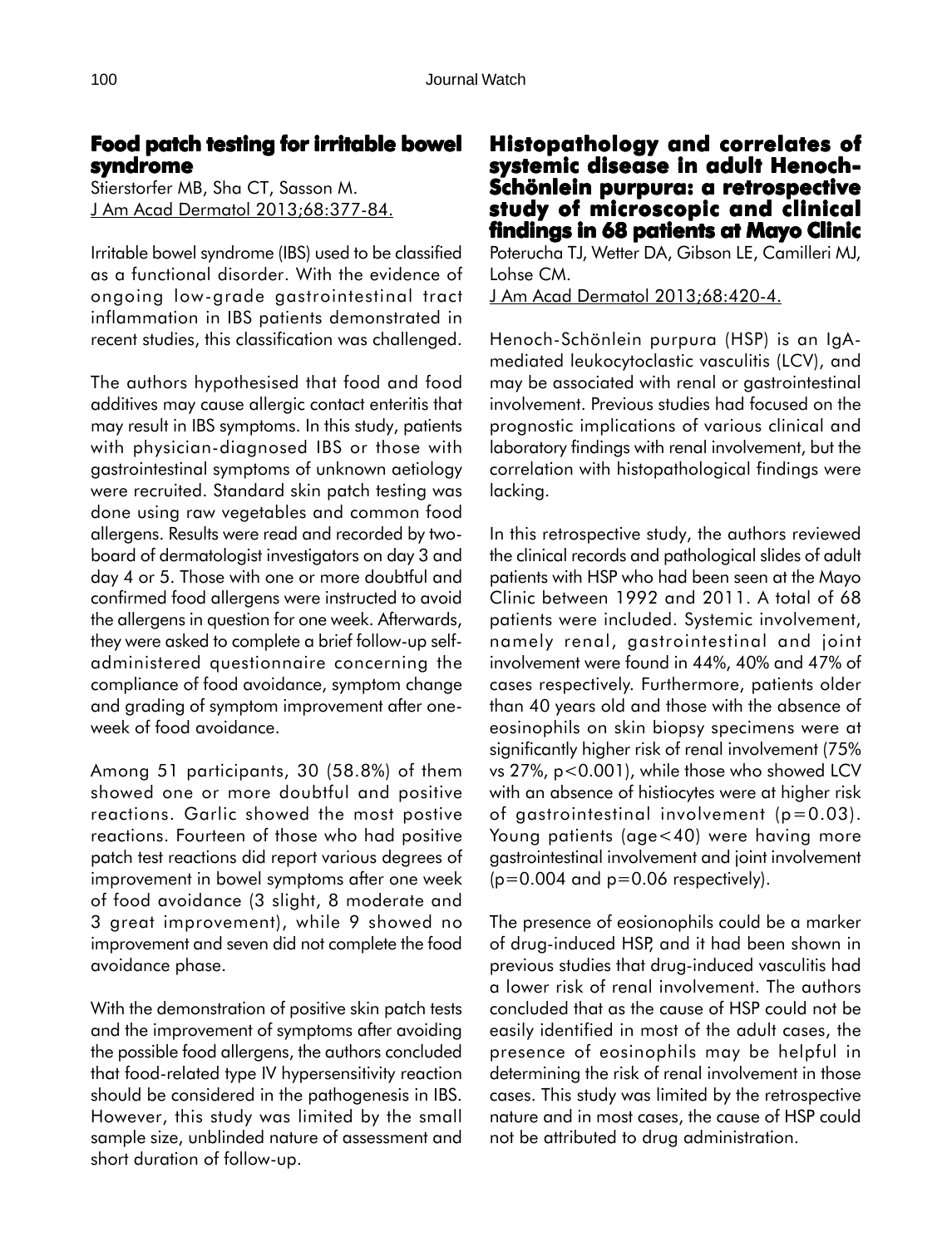#### **Efinaconazole 10% solution in the treatment of toenail in the treatment of toenail onychomycosis: two phase III onychomycosis: two III multicenter, randomized, doubleblind studies**

Elewski BE, Rich P, Pollak R, Pariser DM, Watanabe S, Senda H, et al. J Invest Dermatol 2013;133:97-103.

Onychomycosis can result in patient distress, pain and disability. However, topical nail lacquers are of negligible efficacy, while oral antifungal agents are associated with hepatotoxicity and various drug interactions.

Patients with mild to moderate toenail distal lateral subungual onychomycosis (DLSO) were recruited. Inclusion criteria included age of 18-70 years, clinical diagnosis of DLSO affecting at least one great toenail, target toenail should have an uninfected length of 3 mm or more from proximal nailfold and thickness less than 3 mm, positive potassium hydroxide microscopy results and culture showing dermatophyte or mixed dermatophyte/ Candida infection. Eligible patients were then randomised to receive efinaconazole 10% solution or vehicle self-applied once daily for 48 weeks without debridement.

A total of 1655 patients were recruited in these two studies of which 1239 patients were randomised to efinaconazole group while 416 to vehicle group. Overall, 86.8% of patients completed the active treatment and 85.8% completed the 4-week post-treatment follow-up. In both studies, patients received efinaconazole showed a significantly higher rate of complete cure at week 52 (study 1: 17.8% vs. 3.3%; study 2: 15.2% vs. 5.5%; both p<0.001). Similar findings were also shown mycologically (study 1: 55.2% vs. 16.8%; study 2: 53.4% vs. 16.9%; both p<0.001). Efinaconazole was generally welltolerated and only 2% experienced local site reactions resulting in discontinuation of treatment. The authors concluded that topical efinaconazole can be considered as an alternative to oral treatments. However, this study was limited by its short treatment period and the lack of follow-up to assess recurrence. Also, the highly-selected patient group compromised its generalisability.

# **Propranolol in a case series of 174 patients with complicated infantile haemangioma: indications, safety and future directions**

Hermans DJ, Bauland CG, Zweegers J, van Beynum IM, van der Vleuten CJ. Br J Dermatol 2013;168:837-43.

This case series was prospectively collected between September 2008 and January 2012 in a tertiary centre in Netherlands to provide data on indications and side-effects of propranolol for complicated infantile haemangioma (IH). A total of 174 children with potentially life-threatening and/or complicated IH were included in the study. Propranolol was administered from the starting dosage up to a maximum of 2.5 mg/kg daily and was stopped at the age of 12-18 months. One hundred and twenty-three patients were girls (70.7%) and thirty-nine patients (22.4%) were premature babies. Treatment was successful within 72 hours in 168 patients (96.6%). The mean age at the start of the treatment was 4.8 months and the mean duration of treatment was 10.7 months. Possible side-effects during treatment were recorded for 108 patients (62.1%) and most adverse reactions were not serious and reversible and dose dependent. The most important adverse effects were hypotension (3.4%), wheezing (9.2%), nocturnal restlessness (22.4%) and cold extremities (36.2%). The author concluded that propranolol is an effective and safe therapeutic option for IH. The limitation of this study is that the effect of treatment by propranolol was not quantified objectively and this was not a controlled trial.